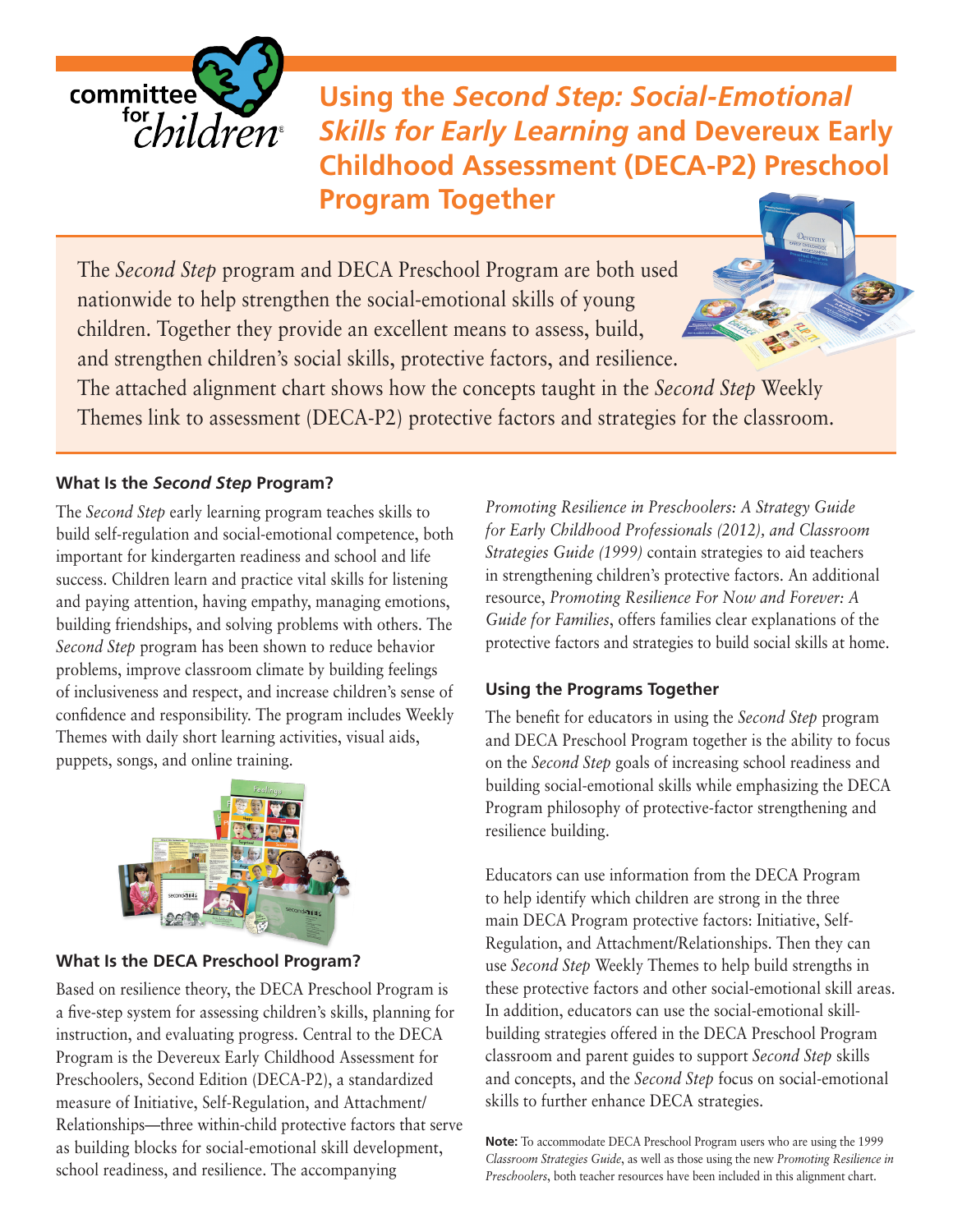## *Second Step* **Unit I: Skills for Learning**

The goal of this unit is to build skills that help children learn. To achieve this goal, children learn to listen, focus attention, use self-talk, and be assertive.

| <b>Second Step Weekly Theme</b><br>overview                                                                                                                                                                                                             | <b>DECA-P2 protective factors that</b><br>will be strengthened through this<br><b>Second Step Weekly Theme</b>                                                                                                                                                                                                               | <b>Sample DECA Preschool Program</b><br>strategy to help enhance this<br><b>Second Step Weekly Theme</b>                                                                                                                                                                                                                                                                                                                                                                                                                              |
|---------------------------------------------------------------------------------------------------------------------------------------------------------------------------------------------------------------------------------------------------------|------------------------------------------------------------------------------------------------------------------------------------------------------------------------------------------------------------------------------------------------------------------------------------------------------------------------------|---------------------------------------------------------------------------------------------------------------------------------------------------------------------------------------------------------------------------------------------------------------------------------------------------------------------------------------------------------------------------------------------------------------------------------------------------------------------------------------------------------------------------------------|
| Week 1: Welcoming Children<br>learn to welcome someone new<br>to class. They play the first Brain<br>Builder game, which helps develop<br>their attention, memory, and<br>control.                                                                      | Attachment/Relationships,<br><b>Self-Regulation, and Initiative:</b><br>Children build trust when they<br>experience caring, responsive, and<br>helpful people in the world. They<br>need a secure base to help them<br>feel attached, establish trust, and<br>feel safe enough to explore and<br>learn new things.          | <b>DECA's Classroom Strategies</b><br>to Promote Children's Social<br>and Emotional Development<br>(CSG) gives suggestions for<br>helping children build a trusting<br>relationship with a caring adult.<br>(CSG, p. 93)<br>In addition to welcoming a<br>new child, families need to<br>be welcomed too! "Create<br>opportunities for families to meet<br>and form relationships with one<br>another" is a strategy with many<br>tips for welcoming the whole<br>family. (Promoting Resilience in<br>Preschoolers (PRP), p. 194–195) |
| <b>Week 2: Listening Children</b><br>learn the Listening Rules.<br>Following these rules during<br>group time helps everyone learn.                                                                                                                     | Self-Regulation: Children are<br>more likely to follow the rules<br>when they help to set them. When<br>there are just a few rules, it's<br>easier for children to remember<br>what they are supposed to do.<br>They feel competent and in<br>control of their actions.                                                      | A strategy for establishing rules is<br>outlined with tips for the teacher<br>to involve the children in the rule-<br>making process. (CSG, p. 93)<br>"Rule Reminders" provides<br>suggestions for making rules<br>together with the children, using<br>songs to reinforce the rules, and<br>more. (PRP, p. 226)                                                                                                                                                                                                                      |
| <b>Week 3: Focusing Attention</b><br>Children learn that they need<br>their eyes, ears, and brain to focus<br>their attention. They learn how to<br>make and use an "attent-o-scope"<br>by cupping their hands around<br>their eyes to help them focus. | <b>Attachment/Relationships</b><br>and Self-Regulation: Children<br>can gain a sense of community<br>and belonging by participating in<br>small groups. It is easier for them<br>to develop trusting relationships<br>with teachers, pay attention, share<br>ideas, and listen to and respect<br>each other in small groups. | Suggestions are given to help<br>children develop the skills to<br>participate in small groups. (CSG,<br>p. 79)<br>The "Focused Small Groups"<br>strategy shows how to create<br>these groups and benefits for<br>promoting interests and learning<br>for all children. (PRP, p. 216)                                                                                                                                                                                                                                                 |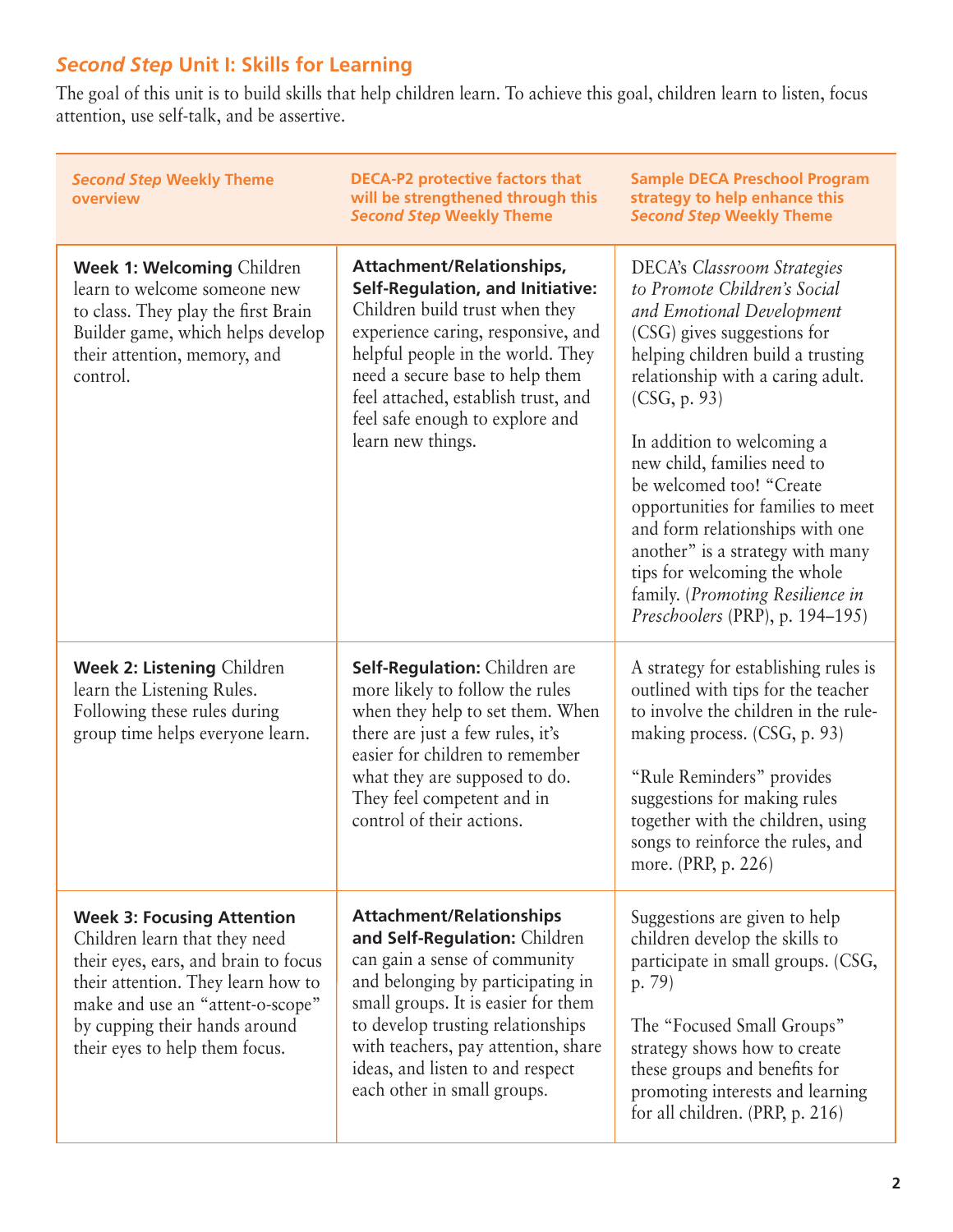## *Second Step* **Unit I: Skills for Learning (continued)**

The goal of this unit is to build skills that help children learn. To achieve this goal, children learn to listen, focus attention, use self-talk, and be assertive.

| <b>Second Step Weekly Theme</b><br>overview                                                                                                                                                        | <b>DECA-P2 protective factors that</b><br>will be strengthened through this<br><b>Second Step Weekly Theme</b>                                                                                                                                                                                                                                                | <b>Sample DECA Preschool Program</b><br>strategy to help enhance this<br><b>Second Step Weekly Theme</b>                                                                                                                                                                                                            |
|----------------------------------------------------------------------------------------------------------------------------------------------------------------------------------------------------|---------------------------------------------------------------------------------------------------------------------------------------------------------------------------------------------------------------------------------------------------------------------------------------------------------------------------------------------------------------|---------------------------------------------------------------------------------------------------------------------------------------------------------------------------------------------------------------------------------------------------------------------------------------------------------------------|
| Week 4: Self-Talk Children<br>learn that self-talk means talking<br>to themselves in a quiet voice or<br>inside their heads. They use self-<br>talk to help them focus on what<br>they need to do. | <b>Attachment/Relationships and</b><br>Self-Regulation: Most children<br>can learn to monitor their time and<br>avoid frustration if they know change<br>is coming. They can finish what they<br>are doing, put away materials, and<br>prepare for the next event. Some<br>children worry and feel insecure<br>when they don't remember what<br>happens next. | Suggestions are given to help<br>children develop the skills to<br>handle transitions. (CSG, p. 72)<br>The "Self-Talk" strategy includes<br>how-tos and some specific songs<br>for teaching self-talk to children.<br>(PRP, p. 227)                                                                                 |
| <b>Week 5: Following Directions</b><br>Children learn how to repeat<br>directions to help themselves<br>remember the directions.                                                                   | <b>Self-Regulation and Initiative:</b><br>Small-group activities help<br>children develop many skills.<br>They learn to follow directions,<br>share, take turns, try different<br>strategies, cooperate with others,<br>solve problems, make decisions,<br>and trust adults and peers.                                                                        | Ideas are given for how to support<br>children as they learn to follow<br>directions in a group setting.<br>(CSG, p. 79)                                                                                                                                                                                            |
| <b>Week 6: Asking for What You</b><br>Need or Want Children learn to<br>ask for what they need or want<br>by facing the person whose help<br>they want and using a strong,<br>respectful voice.    | <b>Self-Regulation and Initiative:</b><br>When children do things for<br>themselves, they feel powerful and<br>competent. These feelings build<br>self-esteem and help children<br>develop the self-confidence to take<br>on challenges and build new skills<br>and knowledge.                                                                                | Strategies are offered for<br>supporting the development of<br>children's independence and<br>competence. (CSG, p. 94)<br>"Support children's growing<br>independence by recognizing<br>each child's strengths, efforts, and<br>accomplishments" is a detailed<br>strategy in the teacher's guide.<br>(PRP, p. 140) |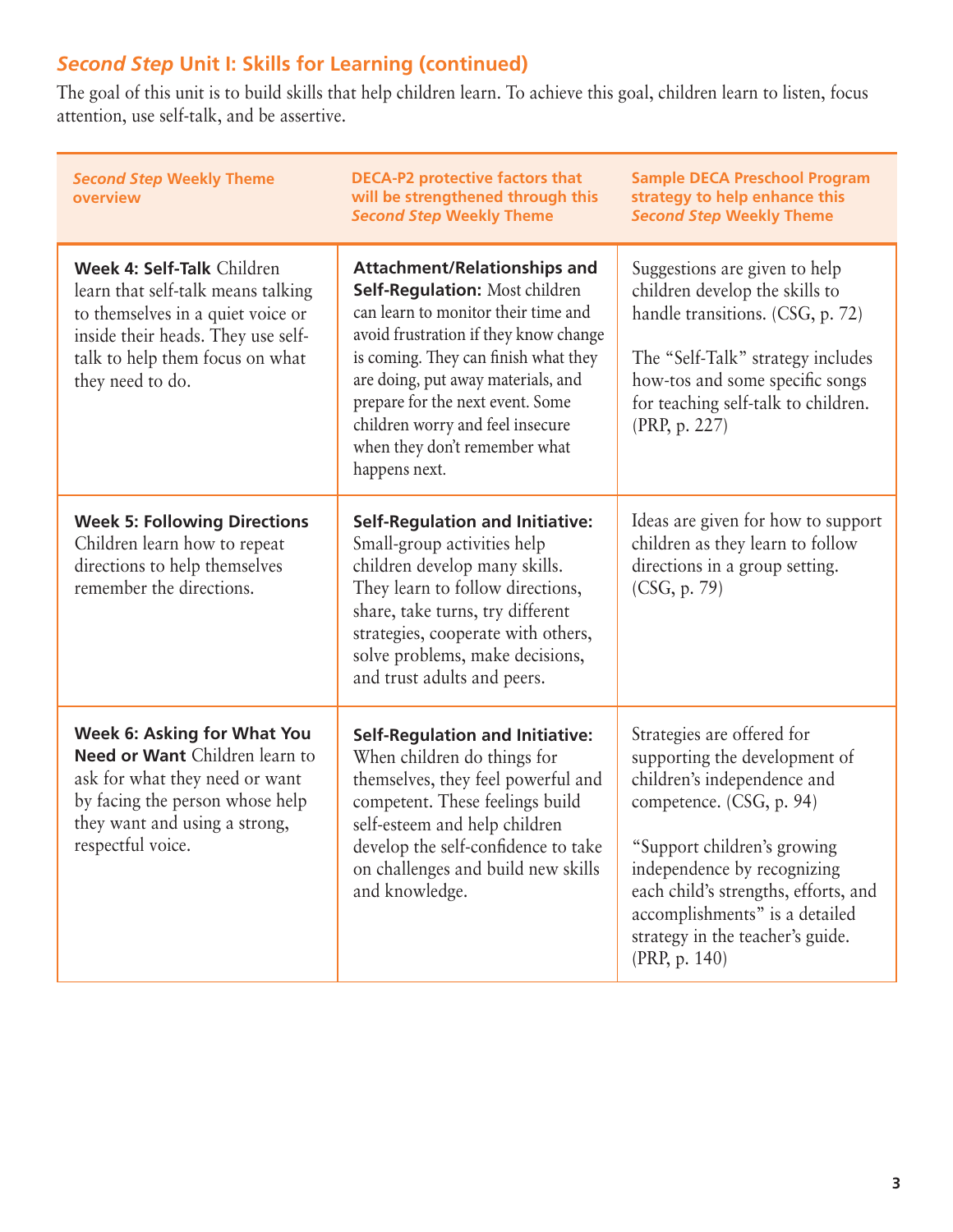# *Second Step* **Unit 2: Empathy**

The goals of this unit are to help children identify and understand feelings and be kind to others. To achieve these goals, children learn to identify and understand their own and others' feelings, begin to see things from perspectives other than their own, and show care and concern for others.

| <b>Second Step Weekly Theme</b><br>overview                                                                                                                                                                                                             | <b>DECA-P2 protective factors that</b><br>will be strengthened through this<br><b>Second Step Weekly Theme</b>                                                                                                                                                                                                                                                                                                                                                                        | <b>Sample DECA Preschool Program</b><br>strategy to help enhance this<br><b>Second Step Weekly Theme</b>                                                                                                                                                                                                                                                                                                                                                            |
|---------------------------------------------------------------------------------------------------------------------------------------------------------------------------------------------------------------------------------------------------------|---------------------------------------------------------------------------------------------------------------------------------------------------------------------------------------------------------------------------------------------------------------------------------------------------------------------------------------------------------------------------------------------------------------------------------------------------------------------------------------|---------------------------------------------------------------------------------------------------------------------------------------------------------------------------------------------------------------------------------------------------------------------------------------------------------------------------------------------------------------------------------------------------------------------------------------------------------------------|
| <b>Week 7: Identifying Feelings</b><br>Children learn to tell how other<br>people are feeling by looking for<br>clues on their faces and bodies.<br>They learn the feelings happy and<br>sad. (This Weekly Theme has two<br>cards, 7A and 7B.)          | Attachment/Relationships,<br><b>Self-Regulation, and Initiative:</b><br>Learning to recognize and name<br>feelings helps children develop<br>trust, gain self-control, learn<br>to problem solve, and grow in<br>confidence as they play with<br>others more successfully.                                                                                                                                                                                                            | Suggestions are offered to<br>educators and parents for<br>providing materials that allow<br>children to explore and express<br>their feelings. (CSG, p. 59)<br>FLIP IT <sup>®</sup> is a strategy that begins<br>with "Identifying Feelings" and<br>helps children learn to problem<br>solve when faced with challenges.<br>(PRP, p. 215)                                                                                                                          |
| <b>Week 8: More Feelings</b><br>Children learn to tell how<br>someone is feeling by focusing on<br>what is happening. They learn<br>the feelings surprised and scared.<br>(This Weekly Theme has two<br>cards, 8A and 8B.)                              | Attachment/Relationships,<br><b>Self-Regulation, and Initiative:</b><br>Young children tend to view events<br>and experiences from their own<br>perspectives, so they find it difficult<br>to see other points of view. Adults<br>can help them learn to understand<br>their own feelings and express<br>them in acceptable ways. With<br>maturity and experience, children<br>become more aware of other<br>people's feelings and better able<br>to interact positively with others. | Ideas are offered to help children<br>understand their own and others'<br>feelings. (CSG, p. 94)<br>Materials and games that<br>encourage expression of feelings<br>are listed, along with how to<br>implement and/or use them.<br>(PRP, p.120)                                                                                                                                                                                                                     |
| <b>Week 9: Identifying Anger</b><br>Children learn to tell when others<br>are angry by looking for clues<br>on their faces or bodies. They<br>learn that everyone feels angry<br>sometimes, but it is not okay to be<br>mean or hurt others when angry. | <b>Attachment/Relationships and</b><br>Self-Regulation: Children need<br>to learn the words used to name<br>feelings so they can understand<br>and express their emotions and<br>communicate needs and desires.                                                                                                                                                                                                                                                                       | Ideas are offered to help children<br>name feelings and develop the<br>language skills they need express<br>their emotions. (CSG, p. 84)<br>Anger can be displayed externally,<br>while other times it may be an<br>internalizing behavior. Ideas<br>for helping children work<br>through both externalizing and<br>internalizing behaviors such as<br>aggression and biting, or crying<br>and hiding, are included in the<br>teacher's guide. (PRP, $p. 261-285$ ) |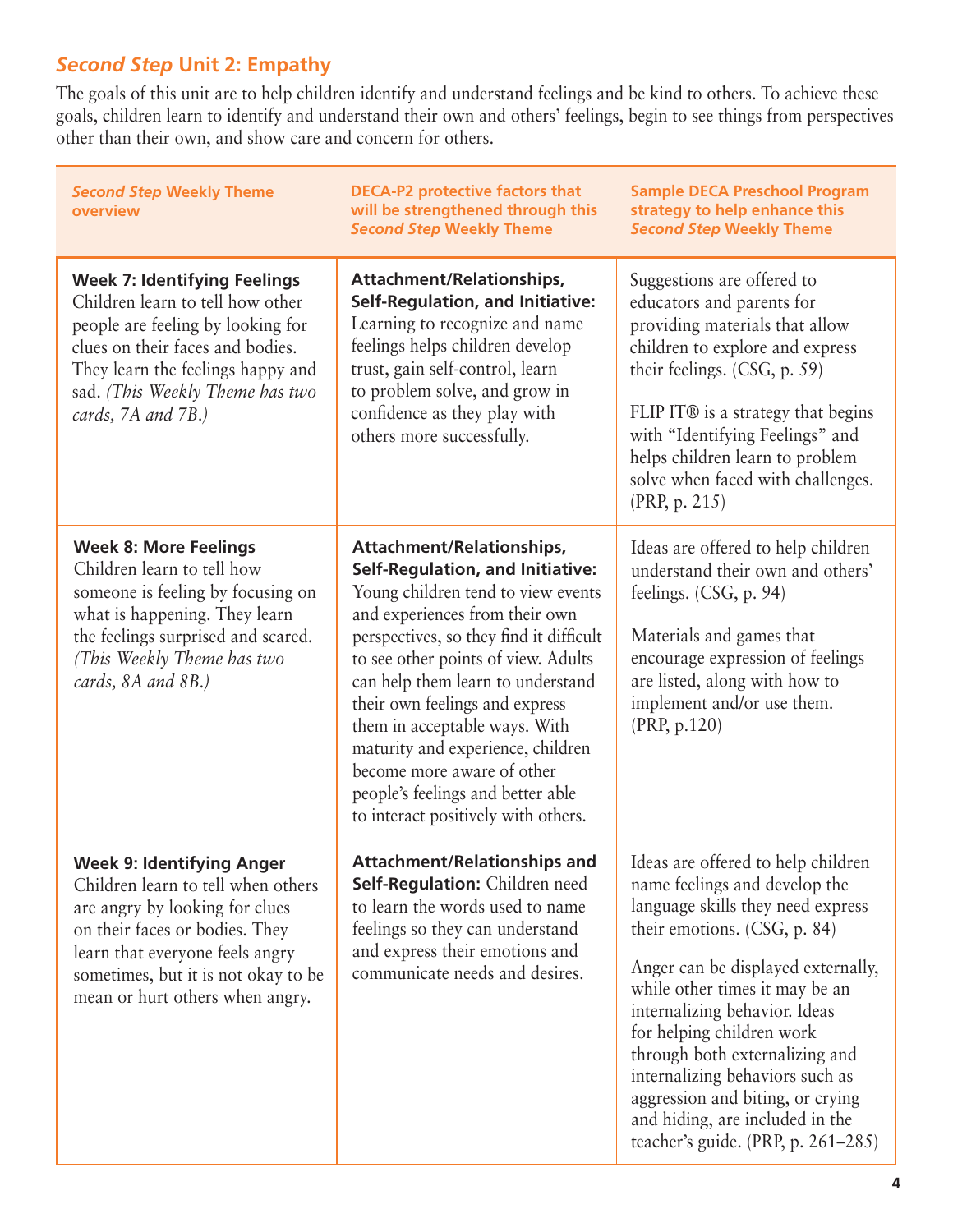## *Second Step* **Unit 2: Empathy (continued)**

The goals of this unit are to help children identify and understand feelings and be kind to others. To achieve these goals, children learn to identify and understand their own and others' feelings, begin to see things from perspectives other than their own, and show care and concern for others.

| <b>Second Step Weekly Theme</b><br>overview                                                                                                                      | <b>DECA-P2 protective factors that</b><br>will be strengthened through this<br><b>Second Step Weekly Theme</b>                                                                                                                                                                                                                                                                                                                                                                                                                 | <b>Sample DECA Preschool Program</b><br>strategy to help enhance this<br><b>Second Step Weekly Theme</b>                                                                                                                                                                                                                                                           |
|------------------------------------------------------------------------------------------------------------------------------------------------------------------|--------------------------------------------------------------------------------------------------------------------------------------------------------------------------------------------------------------------------------------------------------------------------------------------------------------------------------------------------------------------------------------------------------------------------------------------------------------------------------------------------------------------------------|--------------------------------------------------------------------------------------------------------------------------------------------------------------------------------------------------------------------------------------------------------------------------------------------------------------------------------------------------------------------|
| <b>Week 10: Same or Different</b><br><b>Feelings</b> Children learn that<br>people can have the same or<br>different feelings about the<br>same thing.           | Attachment/Relationships,<br><b>Self-Regulation, and Initiative:</b><br>Children's self-concept comes<br>from defining who they are and<br>what makes them similar to and<br>different from other people. An<br>accurate self-concept leads a child<br>to build skills, competence, and<br>self-esteem.                                                                                                                                                                                                                        | Items are recommended for the<br>learning environment that support<br>children's development of a<br>sense of self, helping them define<br>what makes them similar to and<br>different from other people.<br>(CSG, p. 58)<br>"Perspective-Taking" is a detailed<br>strategy that helps children try to<br>see things from others' points of<br>view. (PRP, p. 221) |
| Week 11: Accidents Children<br>learn what an accident is. They<br>learn what to say and do when<br>something happens by accident.                                | <b>Self-Regulation and Initiative:</b><br>It is important for children to<br>understand the difference between<br>an intentional and unintentional<br>incident that may lead to the<br>same negative result, such as a<br>child getting hurt. Children gain<br>independence, self-control, and<br>confidence when they learn to<br>recognize problems on their own<br>and begin the problem-solving<br>process. Children can learn to<br>analyze a situation and respond<br>appropriately to the intention of<br>the behavior. | Strategies are offered to teach<br>children problem-solving skills<br>and encourage them to use their<br>skills to resolve conflicts.<br>(CSG, p. 84)<br>Activities that help children learn<br>about social skills and emotions<br>(emotion games, feelings posters,<br>conflict resolution steps) are<br>provided. (PRP, p. 165-167)                             |
| <b>Week 12: Caring and Helping</b><br>Children learn how to say<br>something kind and do helpful<br>things for others to show they<br>care about their feelings. | Attachment/Relationships,<br><b>Self-Regulation, and Initiative:</b><br>Children build trust when they<br>experience caring, responsive,<br>and helpful people in the world.<br>As children learn about ways to<br>be helpful, they begin to develop<br>more control over how they help<br>care for themselves and others.                                                                                                                                                                                                     | Suggestions for building trusting,<br>caring relationships are offered.<br>(CSG, p. 79)<br>"Modeling" is an important<br>strategy teachers can use to show<br>how we care for others and help<br>others when needed. (PRP, p. 221)                                                                                                                                 |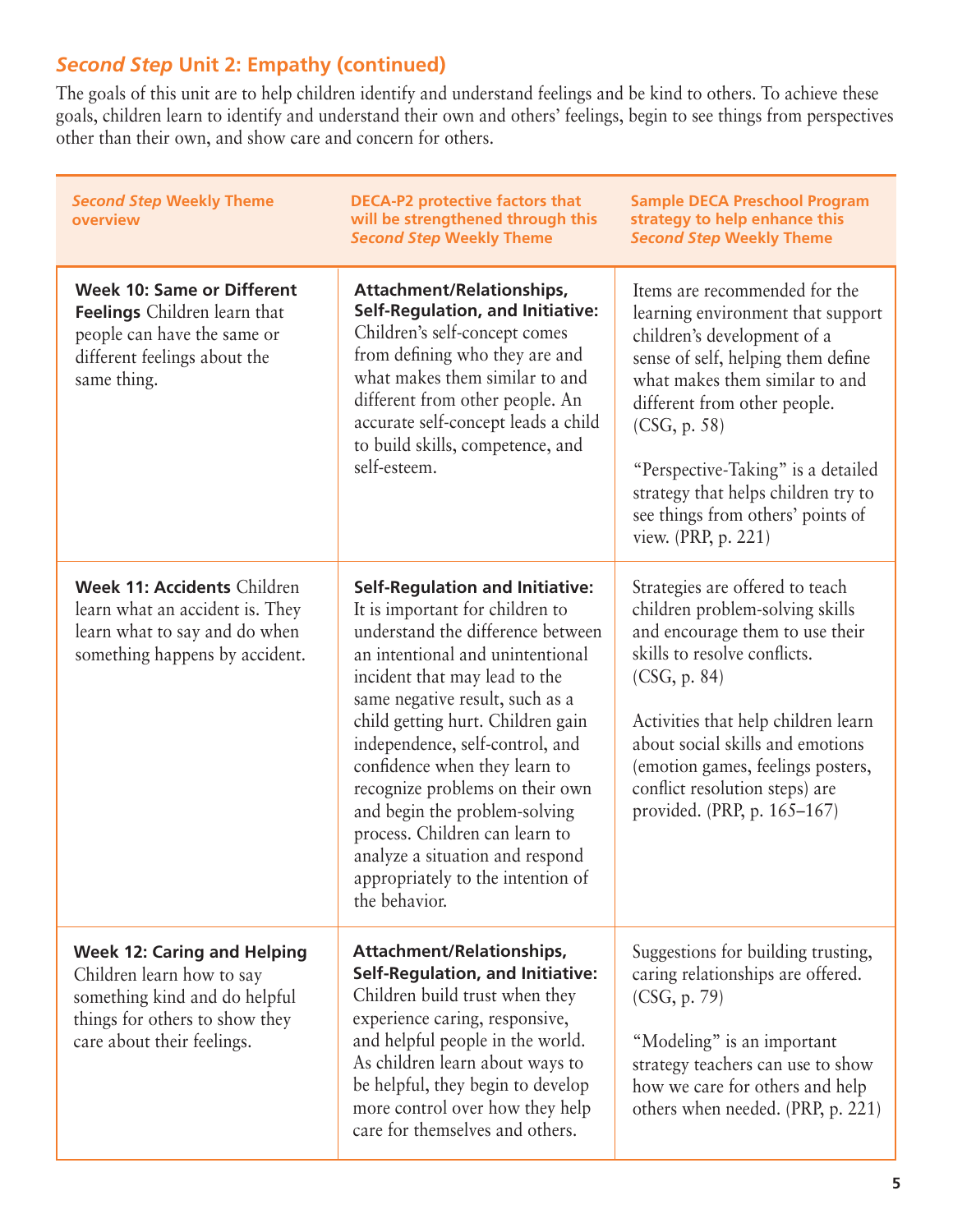## *Second Step* **Unit 3: Emotion Management**

The goal of this unit is to help children recognize how they are feeling and calm down strong feelings. To achieve this goal, children learn to understand strong feelings, recognize how they are feeling, and calm down strong feelings.

| <b>Second Step Weekly Theme</b><br>overview                                                                                                                                                                                                              | <b>DECA-P2 protective factors that</b><br>will be strengthened through this<br><b>Second Step Weekly Theme</b>                                                                                                                                                                                                                                                                                                                            | <b>Sample DECA Preschool Program</b><br>strategy to help enhance this<br><b>Second Step Weekly Theme</b>                                                                                                                                                                                                                                                                                                                                                                                        |
|----------------------------------------------------------------------------------------------------------------------------------------------------------------------------------------------------------------------------------------------------------|-------------------------------------------------------------------------------------------------------------------------------------------------------------------------------------------------------------------------------------------------------------------------------------------------------------------------------------------------------------------------------------------------------------------------------------------|-------------------------------------------------------------------------------------------------------------------------------------------------------------------------------------------------------------------------------------------------------------------------------------------------------------------------------------------------------------------------------------------------------------------------------------------------------------------------------------------------|
| Week 13: We Feel Feelings in<br><b>Our Bodies</b> Children learn to<br>focus attention on their bodies<br>to recognize how they are feel-<br>ing. They learn that talking to a<br>grown-up helps when they feel<br>worried.                              | <b>Attachment/Relationships and</b><br><b>Self-Regulation: As children</b><br>learn about their feelings and the<br>expression of those feelings within<br>their own bodies, they begin to<br>develop self-regulation skills.<br>Self-regulation skills are essential<br>as children adapt and adjust their<br>expressions, emotions, and energy<br>levels in accordance with the<br>ever-changing world in which<br>they learn and play. | Games are suggested that help<br>children cooperate and self-<br>regulate, in turn helping children<br>recognize and express emotions at<br>the same time. (CSG, p. 83)<br>"Maintaining realistic expecta-<br>tions for each child's behavior<br>based on his development" is<br>one way teachers can help chil-<br>dren recognize feelings and when<br>to seek help from adults. More<br>ideas based on observing children<br>closely are offered in the teacher's<br>guide. (PRP, p. 141-142) |
| <b>Week 14: Strong Feelings</b><br>Children learn to put their hands<br>on their tummies and say "Stop"<br>to start calming down strong<br>feelings. They learn that when<br>they're trying to do something<br>difficult, they might feel<br>frustrated. | <b>Self-Regulation:</b> Every child is<br>an individual with unique skills,<br>interests, and needs. Children vary<br>in their ability to use self-control,<br>and thus the positive guidance<br>approach a teacher would take<br>in helping them deal with their<br>feelings would be different with<br>each child and in each situation.                                                                                                | Positive guidance strategies are<br>offered to fit the child and the<br>situation. (CSG, p. 95)<br>"Social Stories <sup>TM"</sup> is one strategy<br>outlined in the teacher's guide.<br>This helps children see themselves<br>in a simple story, successfully<br>working through a problem or<br>strong emotion. (PRP, p. 228)                                                                                                                                                                 |
| <b>Week 15: Naming Feelings</b><br>Children learn that naming their<br>feelings helps them calm down.<br>They learn that talking to a<br>grown-up helps when they have<br>strong feelings.                                                               | <b>Attachment/Relationships and</b><br>Self-Regulation: When a caring<br>adult takes the time to get on a<br>child's level and really listen to<br>what the child's words and body<br>language are saying, the child will<br>come to experience a stronger<br>sense of trust, knowing that<br>the adult cares about his or her<br>feelings.                                                                                               | Suggestions are offered for<br>identifying and empathizing with<br>a child's point of view.<br>(CSG, p. 113)<br>"Exposing children to new<br>feelings words, and using books<br>and songs to further these<br>concepts" are some of the tips<br>for naming feelings offered in the<br>teacher's guide. (PRP, p. 168-169)                                                                                                                                                                        |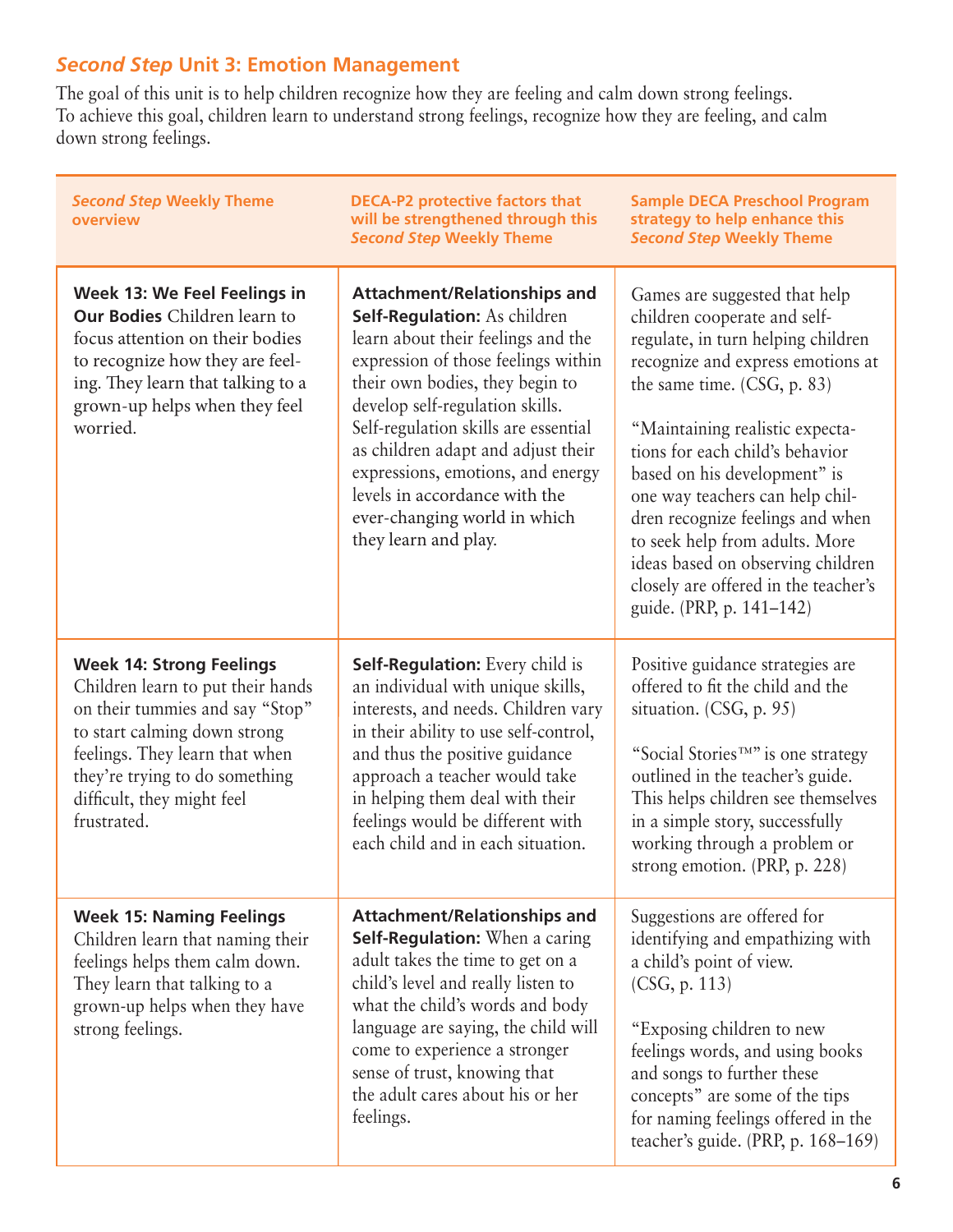## *Second Step* **Unit 3: Emotion Management (continued)**

The goal of this unit is to help children recognize how they are feeling and calm down strong feelings. To achieve this goal, children learn to understand strong feelings, recognize how they are feeling, and calm down strong feelings.

| <b>Second Step Weekly Theme</b><br>overview                                                                                                                                                                           | <b>DECA-P2 protective factors that</b><br>will be strengthened through this<br><b>Second Step Weekly Theme</b>                                                                                                                                                                                                                                                           | <b>Sample DECA Preschool Program</b><br>strategy to help enhance this<br><b>Second Step Weekly Theme</b>                                                                                                                                                                                                                                                                                         |
|-----------------------------------------------------------------------------------------------------------------------------------------------------------------------------------------------------------------------|--------------------------------------------------------------------------------------------------------------------------------------------------------------------------------------------------------------------------------------------------------------------------------------------------------------------------------------------------------------------------|--------------------------------------------------------------------------------------------------------------------------------------------------------------------------------------------------------------------------------------------------------------------------------------------------------------------------------------------------------------------------------------------------|
| <b>Week 16: Managing</b><br><b>Disappointment</b> Children<br>learn how to belly breathe to<br>calm down strong feelings. They<br>learn that when they don't get<br>what they want, they might feel<br>disappointed.  | <b>Attachment/Relationships</b><br>and Self-Regulation: Children<br>can learn to calm themselves by<br>using relaxation techniques. When<br>they are more in control of their<br>expression of feelings, they are<br>better able to connect with peers<br>and adults.                                                                                                    | Relaxation techniques are<br>provided for the group as<br>a whole and for individual<br>children. (CSG, p. 81)<br>When a teacher "displays respect,<br>warmth, and interest in all<br>children," children learn they are<br>cared for and listened to. More<br>ideas on listening warmly and<br>closely to children are offered in<br>the teacher's guide. (PRP, p. 139)                         |
| <b>Week 17: Managing Anger</b><br>Children learn how to relax their<br>bodies and calm down angry<br>feelings. They learn that it is okay<br>to feel angry, but it is not okay to<br>do something hurtful when angry. | Self-Regulation: Children who<br>display aggression often have<br>come to use this strategy when<br>they feel nothing else can help<br>them meet their need. Learning a<br>more appropriate way to express<br>anger and frustration will help<br>children feel more in control and<br>feel better about themselves.                                                      | The CSG offers a six-step process<br>to identify and work through<br>aggression, including useful<br>information to help prevent<br>aggression and help other children<br>deal with it when it does occur.<br>(CSG, p. 142–146)<br>"Self-Soothing" provides tips<br>and suggestions for activities and<br>materials to help children manage<br>anger and other strong emotions.<br>(PRP, p. 227) |
| <b>Week 18: Managing Waiting</b><br>When they have to wait, children<br>will be able to apply ways to calm<br>down and identify and apply<br>coping skills.                                                           | <b>Self-Regulation and Initiative:</b><br>Transition times are often<br>challenging for children who<br>lack strong protective factors.<br>As children learn to delay<br>gratification and cooperate<br>with others while maintaining<br>a respectful and safe learning<br>environment, their protective<br>factors and social interactions<br>are strengthened as well. | Suggestions are offered for<br>involving children in transition<br>and waiting times to keep<br>them actively engaged while<br>they are also learning to delay<br>gratification. (CSG, p. 71)<br>"Managing Energy Level and<br>Behavior in Positive Ways" is a<br>strategy with 15 specific ideas for<br>teachers. (PRP, D9)                                                                     |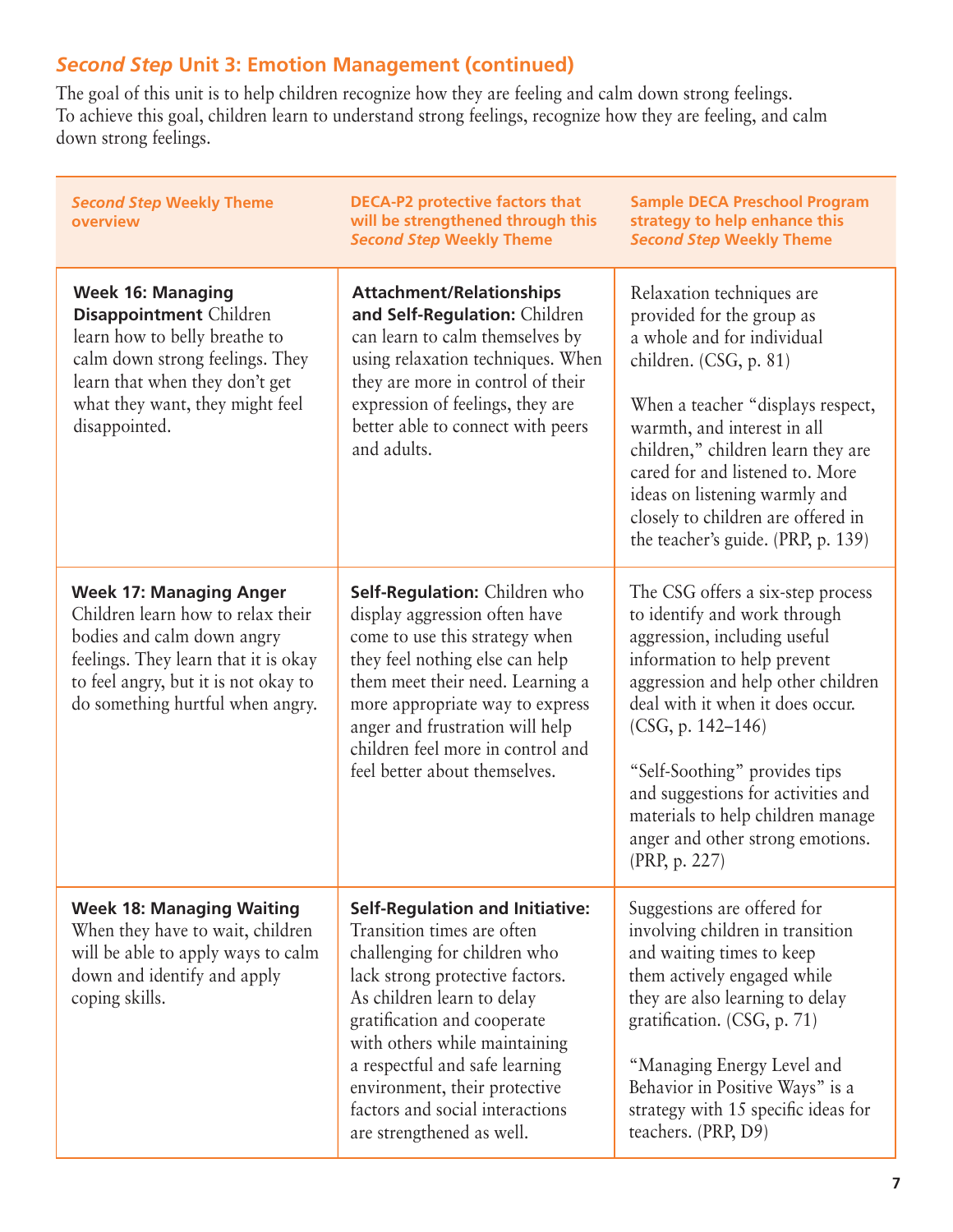### *Second Step* **Unit 4: Friendship Skills and Problem Solving**

The goals of this unit are to help children learn to solve problems in safe ways and to build skills that help children make and keep friends. To achieve these goals, children learn to calm down strong feelings before trying to solve problems, use two problem-solving steps, and make and keep friends.

| <b>Second Step Weekly Theme</b><br>overview                                                                                                                                               | <b>DECA-P2 protective factors that</b><br>will be strengthened through this<br><b>Second Step Weekly Theme</b>                                                                                                                                                                                             | <b>Sample DECA Preschool Program</b><br>strategy to help enhance this<br><b>Second Step Weekly Theme</b>                                                                                                                                                                                                                                                                                                 |
|-------------------------------------------------------------------------------------------------------------------------------------------------------------------------------------------|------------------------------------------------------------------------------------------------------------------------------------------------------------------------------------------------------------------------------------------------------------------------------------------------------------|----------------------------------------------------------------------------------------------------------------------------------------------------------------------------------------------------------------------------------------------------------------------------------------------------------------------------------------------------------------------------------------------------------|
| Week 19: Fair Ways to Play<br>Children learn three Fair Ways<br>to Play: play together, trade, and<br>take turns.                                                                         | <b>Attachment/Relationships and</b><br><b>Initiative:</b> Children have fun and<br>gain a sense of belonging when<br>they play and work together.<br>They can enjoy doing things<br>they couldn't do alone or work<br>together to achieve a common<br>goal.                                                | Activities and experiences that<br>encourage cooperation are listed.<br>(CSG, p. 82)<br>Ideas for "Getting along with<br>others" are offered in the tips<br>section of the teacher's guide.<br>(PRP, D6)                                                                                                                                                                                                 |
| Week 20: Having Fun with<br><b>Friends</b> Children learn to choose<br>to have fun with their friends<br>using the Fair Ways to Play<br>instead of insisting on getting<br>their own way. | Attachment/Relationships,<br><b>Self-Regulation, and Initiative:</b><br>Children learn to cooperate<br>when using materials that are<br>more fun when used by two or<br>more people. During group play,<br>children learn to make friends,<br>handle frustration, and listen to<br>and respect each other. | Providing materials that promote<br>cooperation and group play will<br>create more opportunities to<br>observe children and help them<br>learn the skills needed to play<br>together fairly. (CSG, p. 59)<br>"Strengthening Peer (Child-<br>Child) Connections" is one way<br>to help children learn to have<br>fun together. Fifteen specific tips<br>are offered in the teacher's guide.<br>(PRP, D12) |
| <b>Week 21: Inviting to Play</b><br>Children learn how to invite<br>others to play. Knowing how to<br>invite others helps everyone feel<br>included.                                      | Attachment/Relationships,<br><b>Self-Regulation, and Initiative:</b><br>Children are learning an<br>important and difficult task-to<br>balance their own needs with<br>those of the group. They need<br>lots of practice to learn how to<br>negotiate, cooperate, and get<br>along with others.            | Strategies are offered to help<br>children with the skills and<br>behaviors used to play and learn<br>with others. (CSG, p. 92)<br>Ideas for "Providing opportunities"<br>that promote cooperation and<br>problem solving" are provided in<br>the teacher's guide. (PRP, p. 159)                                                                                                                         |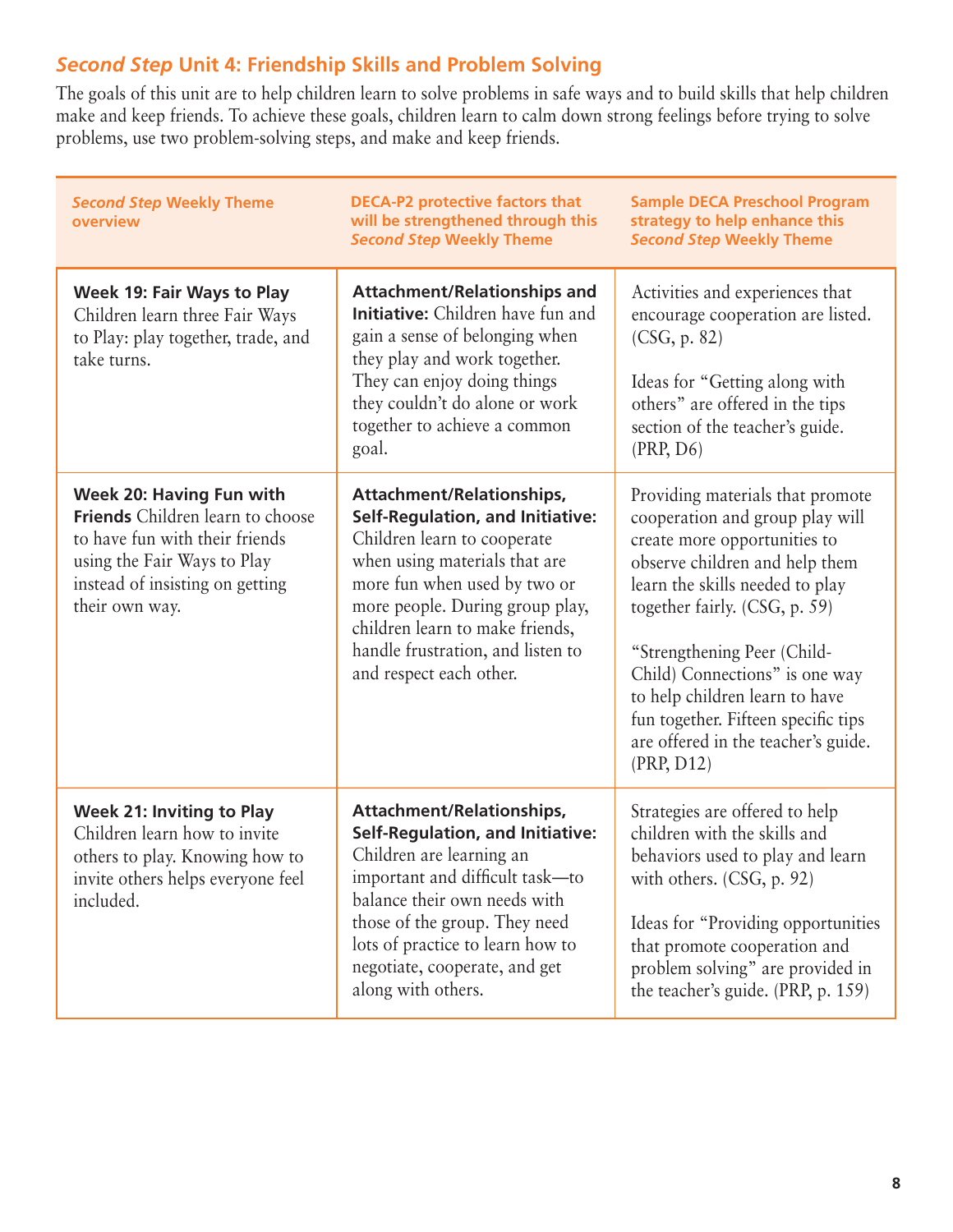### *Second Step* **Unit 4: Friendship Skills and Problem Solving (continued)**

The goals of this unit are to help children learn to solve problems in safe ways and to build skills that help children make and keep friends. To achieve these goals, children learn to calm down strong feelings before trying to solve problems, use two problem-solving steps, and make and keep friends.

| <b>Second Step Weekly Theme</b><br>overview                                                                                                                                               | <b>DECA-P2 protective factors that</b><br>will be strengthened through this<br><b>Second Step Weekly Theme</b>                                                                                                                                                                                                                                                                                                            | <b>Sample DECA Preschool Program</b><br>strategy to help enhance this<br><b>Second Step Weekly Theme</b>                                                                                                                                                                                                                                                      |
|-------------------------------------------------------------------------------------------------------------------------------------------------------------------------------------------|---------------------------------------------------------------------------------------------------------------------------------------------------------------------------------------------------------------------------------------------------------------------------------------------------------------------------------------------------------------------------------------------------------------------------|---------------------------------------------------------------------------------------------------------------------------------------------------------------------------------------------------------------------------------------------------------------------------------------------------------------------------------------------------------------|
| Week 22: Joining In with Play<br>Children learn how to join others<br>in play. Knowing how to join<br>others in play helps children make<br>friends.                                      | Attachment/Relationships,<br><b>Self-Regulation, and Initiative:</b><br>Initiating activities allows<br>children to learn patience, handle<br>frustrations, and sometimes even<br>cope with rejection. Children gain<br>a sense of self as separate from<br>others by playing alone at times<br>and inviting others to play at<br>other times. Children use thinking<br>and social skills to plan and carry<br>out ideas. | Tips are offered to help encourage<br>children to initiate their own<br>activities, alone or with others.<br>(CSG, p. 81)<br>Fifteen specific tips for taking<br>initiative and beginning play or<br>joining in with others are offered<br>in our teacher's strategy guide.<br>(PRP, D2)                                                                      |
| <b>Week 23: Saying the Problem</b><br>Children learn to calm down<br>strong feelings before trying to<br>solve a problem. Then they learn<br>how to use words to describe the<br>problem. | Attachment/Relationships,<br><b>Self-Regulation, and Initiative:</b><br>Teachers should dedicate sufficient<br>time to teaching children problem-<br>solving skills they can use now<br>and in the future. Children gain<br>confidence when they learn to<br>solve problems on their own.                                                                                                                                 | A problem-solving process is<br>outlined on page 85 of the CSG.<br>The steps are in line with the basic<br>steps identified in the Second Step<br>program. (CSG, p. 85)<br>A five-step process beginning<br>with "help all involved calm<br>down" and ending with individual<br>follow-up, as needed, is included<br>in the teacher's guide.<br>(PRP, p. 218) |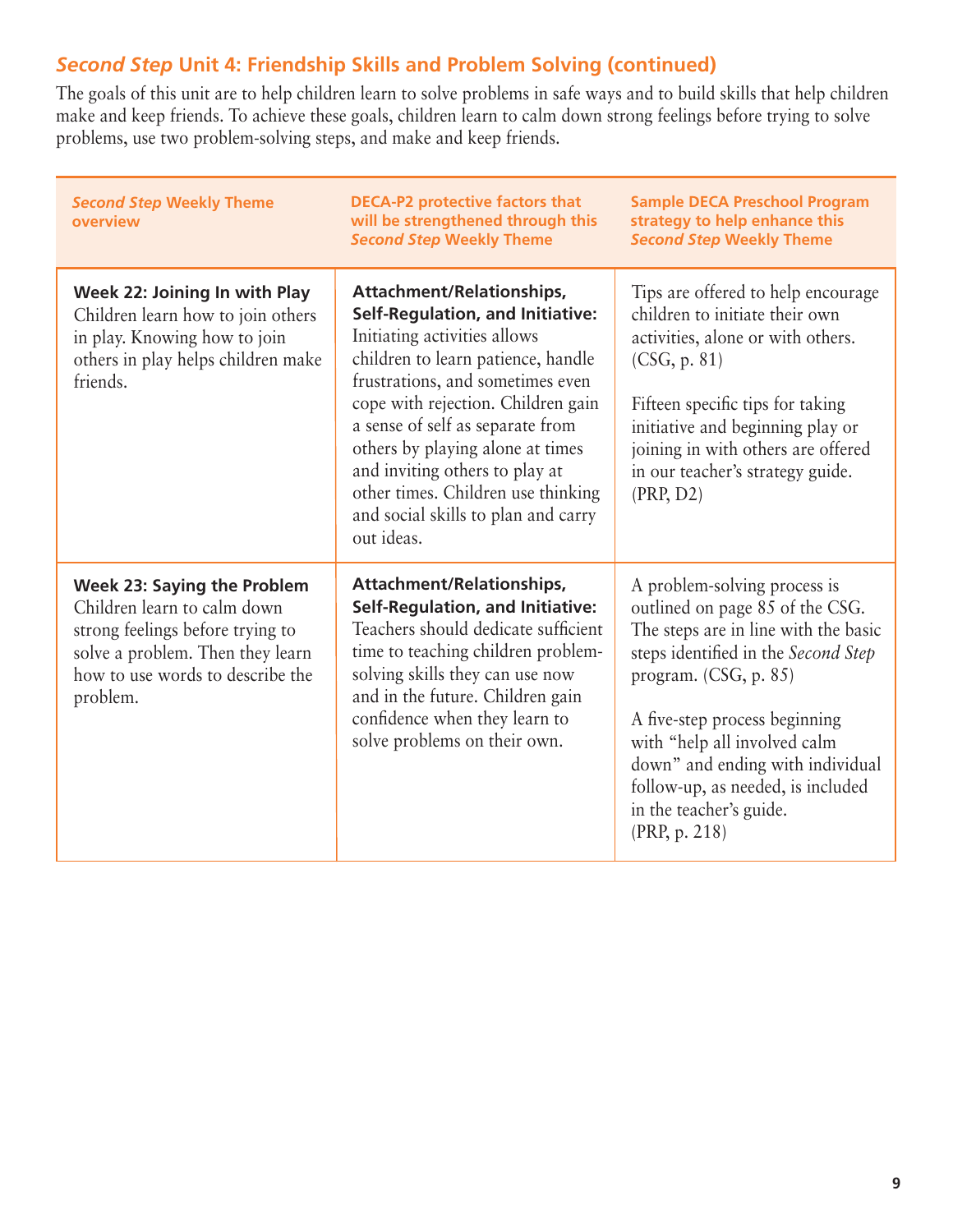#### *Second Step* **Unit 4: Friendship Skills and Problem Solving (continued)**

The goals of this unit are to help children learn to solve problems in safe ways and to build skills that help children make and keep friends. To achieve these goals, children learn to calm down strong feelings before trying to solve problems, use two problem-solving steps, and make and keep friends.

| <b>Second Step Weekly Theme</b><br>overview                                                                                                                                               | <b>DECA-P2 protective factors that</b><br>will be strengthened through this<br><b>Second Step Weekly Theme</b>                                                                                                                                                                                                                                                                                                                                                                                                                                                                                       | <b>Sample DECA Preschool Program</b><br>strategy to help enhance this<br><b>Second Step Weekly Theme</b>                                                                                                                                                                                                                          |
|-------------------------------------------------------------------------------------------------------------------------------------------------------------------------------------------|------------------------------------------------------------------------------------------------------------------------------------------------------------------------------------------------------------------------------------------------------------------------------------------------------------------------------------------------------------------------------------------------------------------------------------------------------------------------------------------------------------------------------------------------------------------------------------------------------|-----------------------------------------------------------------------------------------------------------------------------------------------------------------------------------------------------------------------------------------------------------------------------------------------------------------------------------|
| <b>Week 24: Thinking of Solutions</b><br>Children learn to think of lots of<br>safe ideas for solving problems.                                                                           | <b>Attachment/Relationships and</b><br><b>Initiative:</b> The teacher and the<br>children should be equal partners<br>in the problem-solving process.<br>During problem-solving time,<br>the teacher listens to the child's<br>perspective first and then offers<br>his or her own ideas about what<br>the child has suggested. This<br>strategy helps children learn to use<br>logic and reasoning to discuss and<br>address social-emotional concerns.<br>The one-on-one time with the<br>teacher supports attachment.                                                                             | Problem-solving time is outlined<br>in the CSG, along with a role-<br>play of how this might work with<br>an individual child.<br>(CSG, p. 112)                                                                                                                                                                                   |
| <b>Week 25: Speaking Up</b><br><b>Assertively</b> Children learn<br>to speak up when someone is<br>treating them in a mean or unsafe<br>way or when they are trying to<br>solve problems. | <b>Attachment/Relationships</b><br>and Self-Regulation: When<br>children begin using inappropriate<br>language, gestures, or touch,<br>they usually do not know their<br>meanings. Until someone tells<br>them so, they do not know that<br>society considers certain words<br>or actions unacceptable. This<br>information is best provided by<br>a trusted adult in a caring, firm<br>tone. Children need to learn more<br>appropriate ways to communicate<br>needs or express feelings. Children<br>who are targets of these behaviors<br>need to know how to speak up for<br>themselves as well. | In the CSG, teachers can find<br>useful suggestions for dealing<br>with name-calling and other<br>inappropriate behaviors in the<br>classroom. (CSG, p. 150-154)<br>The teacher's guide offers many<br>tips for building language skills,<br>specifically around feelings, rules,<br>and problem solving.<br>(PRP, p. $168-169$ ) |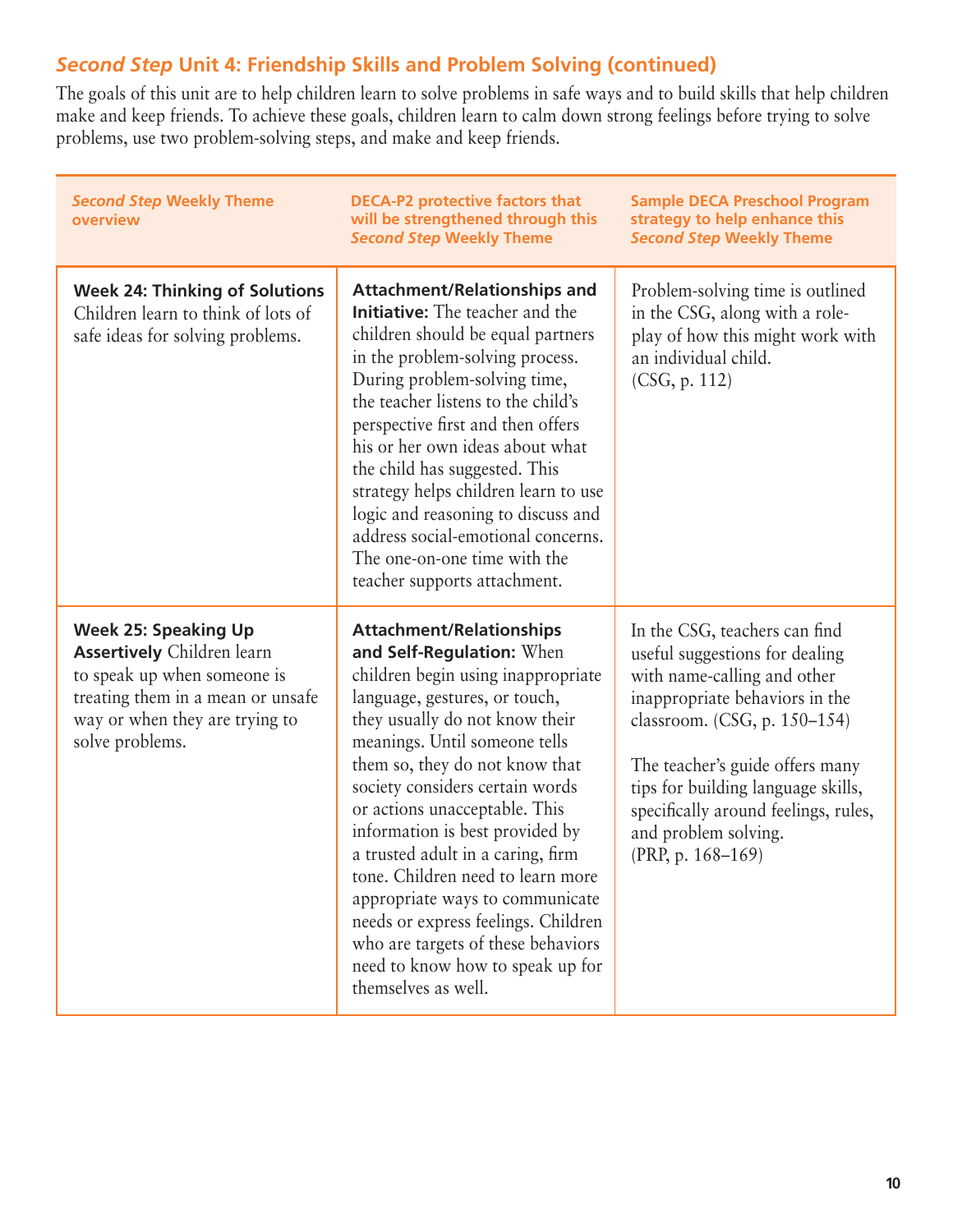### *Second Step* **Unit 5: Transitioning to Kindergarten**

The goals for this unit are to review the skills children have learned in the *Second Step* early learning program and to help children understand that these skills will help them in kindergarten. To achieve these goals, children think back to what they've learned in the *Second Step* early learning program and think ahead to how these skills will help them become better learners, handle new situations, and get along better with others in kindergarten.

| <b>Second Step Weekly Theme</b><br>overview                                                                                                                                                               | <b>DECA-P2 protective factors that</b><br>will be strengthened through this<br><b>Second Step Weekly Theme</b>                                                                                                                                           | <b>Sample DECA Preschool Program</b><br>strategy to help enhance this<br><b>Second Step Weekly Theme</b>                                                                                                                                                                                                                                                                                                      |
|-----------------------------------------------------------------------------------------------------------------------------------------------------------------------------------------------------------|----------------------------------------------------------------------------------------------------------------------------------------------------------------------------------------------------------------------------------------------------------|---------------------------------------------------------------------------------------------------------------------------------------------------------------------------------------------------------------------------------------------------------------------------------------------------------------------------------------------------------------------------------------------------------------|
| Week 26: Learning in<br>Kindergarten Children review<br>the Listening Rules and Skills for<br>Learning. They think ahead to<br>how these skills will help them be<br>better learners in kindergarten.     | <b>Self-Regulation and Initiative:</b><br>When children can wait their turn<br>to participate and volunteer to<br>share information at appropriate<br>times, they help contribute to a<br>respectful tone in the classroom<br>community.                 | Ideas are given for how to support<br>children in learning to cooperate<br>with others in a group setting.<br>(CSG, p. 79)<br>Rules and guidelines connected<br>to respect and listening help set<br>the stage for school success. Ideas<br>for how to establish and reinforce<br>rules are detailed. (PRP, p. 147)                                                                                           |
| Week 27: Riding the<br>Kindergarten Bus Children<br>review skills for identifying and<br>calming down strong feelings in<br>the context of thinking ahead to<br>riding the bus to kindergarten.           | <b>Attachment/Relationships and</b><br>Self-Regulation: Children can<br>learn to calm themselves down.<br>When they are more in control of<br>their expression of feelings, they<br>are better able to connect with<br>peers and adults.                 | Relaxation techniques are<br>provided for the group as a whole<br>and for individual children.<br>(CSG, p. 81)<br>Planning for smooth transitions<br>throughout the year, and helping<br>children learn to transition and<br>cope with change, will help them<br>be successful in new kindergarten<br>endeavors. Ideas are offered in<br>the teacher's guide for planning<br>smooth transitions. (PRP, p. 95) |
| <b>Week 28: Making New Friends</b><br>in Kindergarten Children review<br>friendship skills and problem<br>solving and think about how these<br>skills will help them make new<br>friends in kindergarten. | <b>Attachment/Relationships and</b><br><b>Initiative:</b> Children have fun and<br>gain a sense of belonging when<br>they play and work together.<br>They can enjoy doing things they<br>couldn't do alone or work together<br>to achieve a common goal. | Activities and experiences that<br>encourage cooperation are listed.<br>(CSG, p. 82)<br>Dramatic play, role playing, and<br>other creative ways to explore<br>making and keeping friends are<br>included in the teacher's guide.<br>(PRP, p. 163)                                                                                                                                                             |